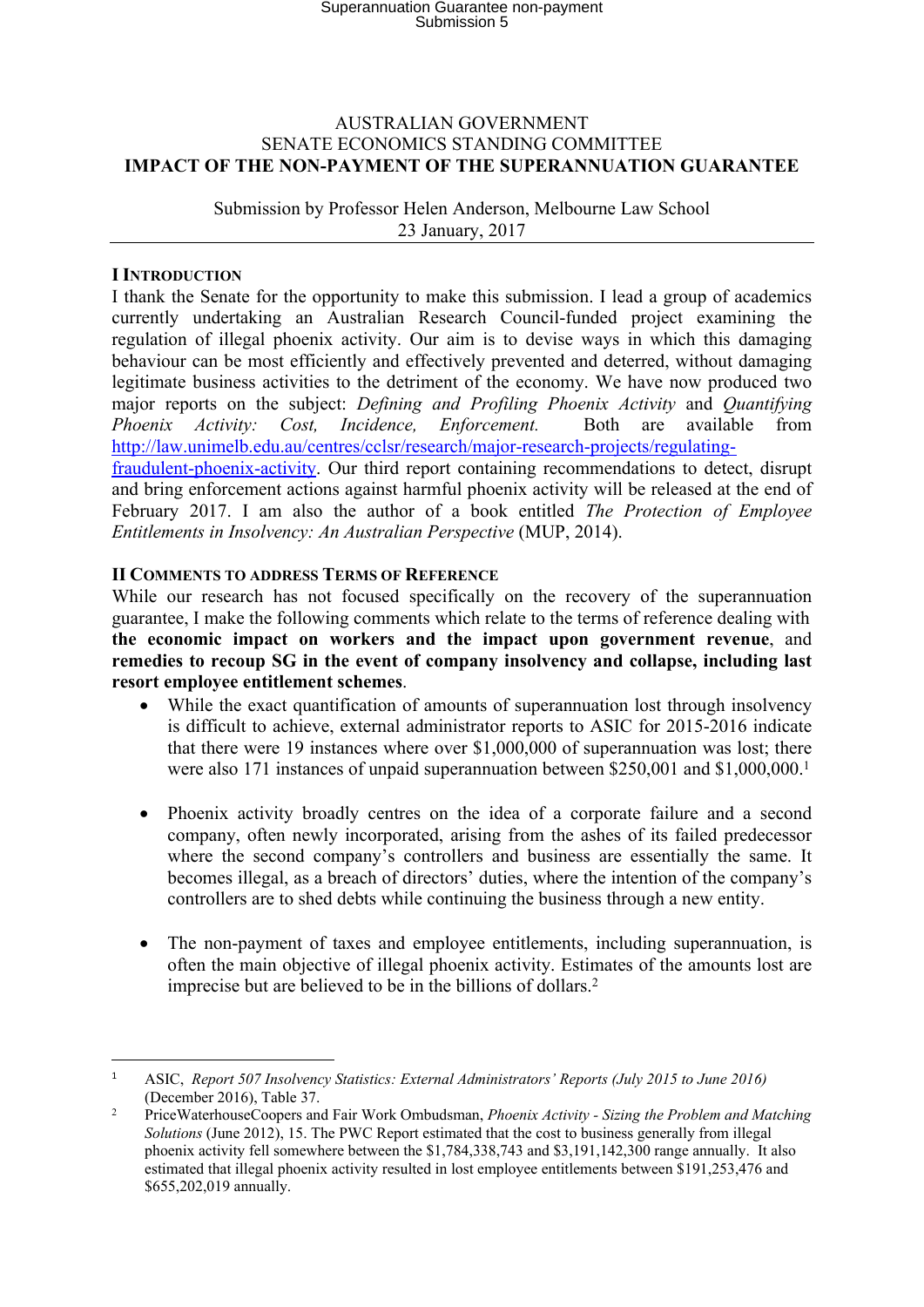# Superannuation Guarantee non-payment Submission 5

- Illegal phoenix activity often involves the failed company being wound up with few or no assets. This means that employees will receive little from their status as secured creditors in the liquidation.<sup>3</sup> Instead, they must rely on the Fair Entitlements Guarantee (FEG), which does *not* cover superannuation as the statutory priority does.
- While about 8,000 companies enter liquidation each year, and their employees can claim on FEG, five times as many companies each year are abandoned and eventually deregistered by ASIC for failure to pay annual fees and submit returns.<sup>4</sup> The employees of abandoned companies receive nothing from the company and do not qualify for FEG.<sup>5</sup> Their access to FEG should be addressed. The amounts of lost superannuation of employees of abandoned companies are unknown and unknowable.
- Companies which are created with the intention that they be closed down without paying taxes and employee entitlements outcompete law abiding competitors who may be forced into similar behaviour to stay in business, albeit through a new company.
- Our recommendations to tackle harmful phoenix activity, whether technically illegal or else engaged in by repeatedly unsuccessful business owners, involve a wide range of measures to detect, disrupt and bring enforcement actions. In the superannuation context, a similar emphasis on prevention rather than cure might be warranted.

I make the following comments about the **effectiveness of legislation to ensure timely payment of the SG,** and **measure to improve compliance with the payment of SG**.

- It is difficult for employees to monitor their employer's compliance with SG obligations, notwithstanding payslip reporting of SG payments.<sup>6</sup> Those most vulnerable to non-payment of superannuation – casual, NESB, or poorly educated – are the least likely to monitor employer compliance, quite apart from timing issues that make the matching of entitlement and payment hard to achieve.
- Even where non-compliance is detected, the employee cannot force the employer to comply, nor can it force the ATO to take action on their behalf: *Kronen v FCT* [2012] FCA 1463; *Kronen v Commissioner of Taxation* [2013] FCA 416.

<sup>&</sup>lt;sup>3</sup> External administrators' reports to ASIC for the period 2015-2016 show that in 3,051 administrations out of a total of 9,465 (or 32.2%), employees' superannuation between \$1 and \$100,000 was unpaid: ASIC, *Report 507*, above n [1,](#page-0-0) Table 37. Because the report prepared by external administrators for ASIC does not separate out instances of suspected phoenix activity, there is no separate figure for that.

<sup>4</sup> *Corporations Act* s 601AB. In 2014-15, 7,044 companies entered liquidation, 6.2% of the 112,714 companies that were deregistered in that year. ASIC has informed us that of the remaining companies, 42,059 were deregistered at ASIC's instigation. Of these, about 89.4%, or 37,600 companies, are believed to have been wound up for failure to pay fees.

<sup>&</sup>lt;sup>5</sup> The 'catch-22' here is that liquidators need to be paid for their work. If the company has no assets to pay the liquidator, and the employees are not willing to put money towards the liquidator's costs to pay for the company to be liquidated or for the liquidator to investigate possible recovery actions against the directors personally, then the company does not enter liquidation at all. There is limited money available from ASIC to fund 'assetless' administrations, but access to this funding depends upon a liquidator undertaking preliminary investigation work and making a case for the funding – another catch-22.

<sup>6</sup> See further Helen Anderson and Tess Hardy, 'Who Should be the Super Police? Recovery of Unremitted Superannuation in Insolvency', (2014) 37(1) *University of New South Wales Law Journal* 162, 168, 182.